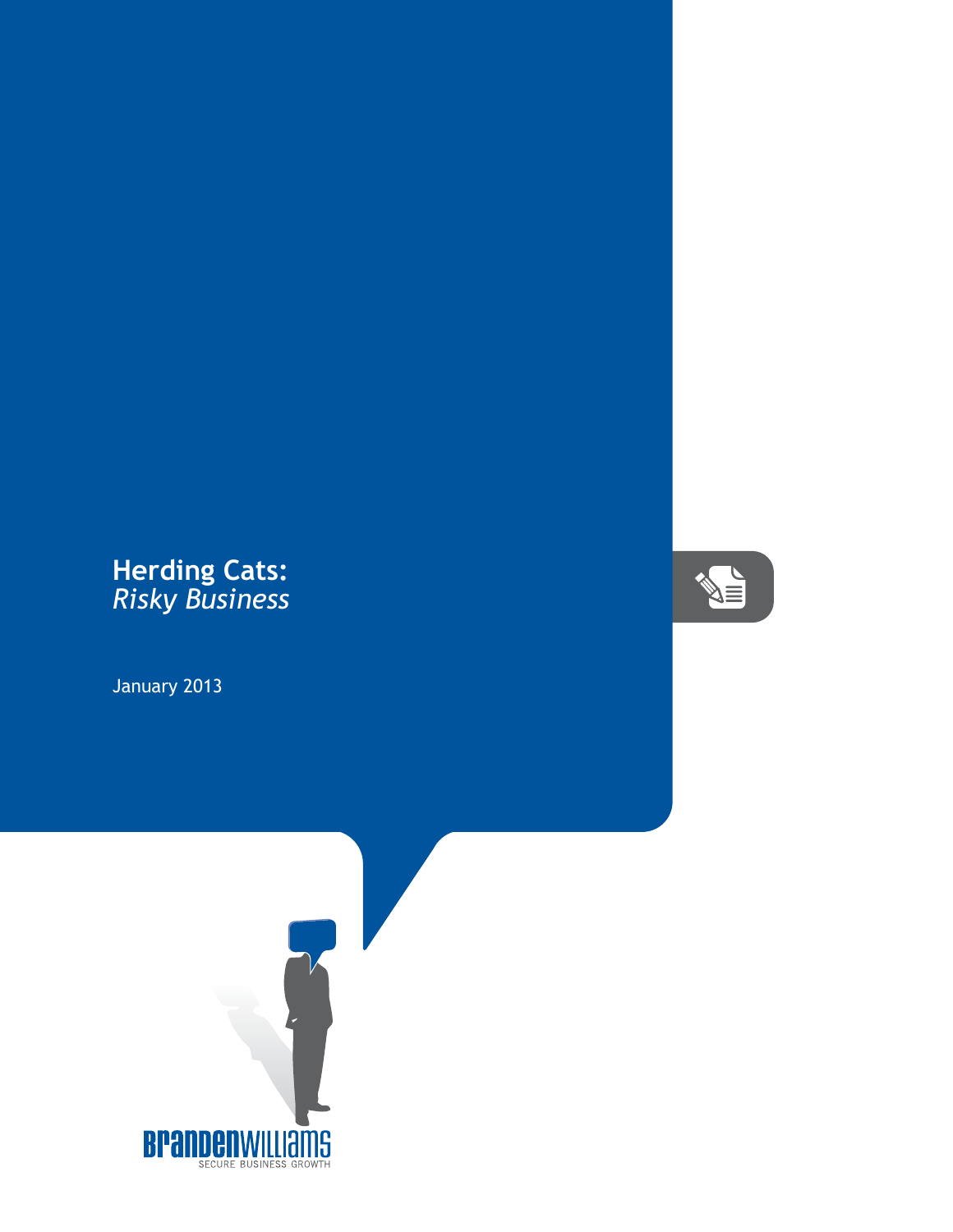It's 2013, and I can't think of a better way to start off the year than to review how we ended up here. And by ended up here, I mean still exist. Remember that calendar thingie that corresponded with the winter solstice last month? If you are reading this, then WE SURVIVED! Did anyone you know take the date seriously? Were they sitting in their bunker waiting for the rain of meteors that never came? Let's compare this whole scenario to risk analysis and management.

Back in the 1960s, a scholar by the name of Michael D. Coe explained that the completion of the long-calendar cycle suggests the end of the world as we know it. Of course, it wasn't until the last two years that we've seen any real attention payed to this statement, but it has since been refuted by a number of current scholars. In risk analysis terms, Coe identified a risk, and performed a brief analysis in the 60s, where current scholars did further research and analysis to conclude that it was nothing worth spending time on. Once recent scholars completed their analysis, current risk managers could then manage the risk through conclusion—it isn't a "black swan", it's a unicorn with mind control powers (I.e., it's more probable that you will win the Powerball multiple times over).

But not all risks are quite this easy to dismiss. For example, Hurricane Sandy identified some faulty risk management assumptions (or simply unidentified risk) for companies with data centers below 34th Street in Manhattan. Obviously, some risk managers did not think that a super-cane would sweep up the coast and target that part of the country, otherwise they would have put some backup systems in place to ensure that their services did not get interrupted. Regardless whether it were company providing news services like Gawker, or a power company operating a local substation, if it was important to remain up all the time this is a risk that should have been analyzed and managed.

Now, not all risk management techniques would have resulted in a different outcome. For example, as easy as it is for me to argue that these outages are a result of poor risk management, I could argue that they were superb risk management. The reward of offering services in these areas may have far outweighed the risk of a week or two of downtime (or the cost to prevent it). Risk managers may have identified the risk after watching "The Day After Tomorrow" and presented it to management, but their decision after weighing all of the pros and cons may have been to accept the risk as-is, and deal with it when it happens. So many people change jobs on a frequent basis that it can be easier to assume the risk (knowing that the chances are high it will be someone else's problem in five years) than it is to address the risk.

## It's certainly cheaper.

**Copyright 2013 Branden R. Williams. All rights reserved.** 

And with risk management continuing to be debated with a growing body of knowledge surrounding it, it's becoming more difficult to expand it beyond a basic financial impact. Information security makes this problem worse because risk managers often don't understand the intricacies of the vulnerabilities associated with a spread-out IT posture. Think about this for a minute: companies don't control the networks (mobility), infrastructure (cloud), or device (BYOD) anymore, yet they are still charged with protecting all of the data they use, store, and access!

But, all is not lost! Even with the somewhat vast and confusing amount of theory on risk management, there are still ways that we can do a better job of addressing the risk process within our companies. The first step is for our information security and risk management professionals to assume more of an active role in understanding how the business operates. This requires uncomfortable, face-to-face conversations that might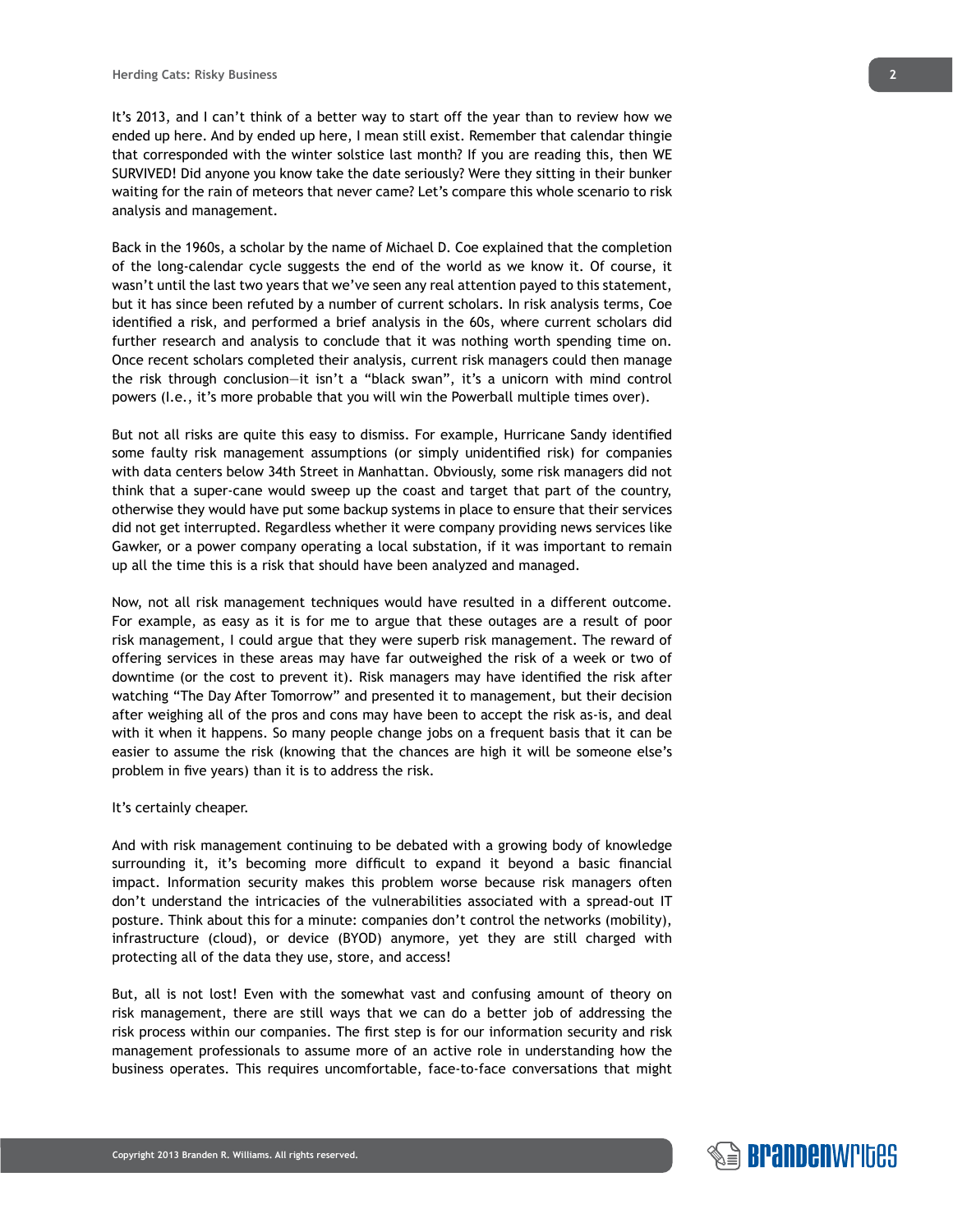normally not happen. Understanding all of the nuances in the business is like putting on a pair of corrective lenses over nearsighted eyes. This clarity will help you better identify which risks are real, which are of low probability of occurrence, and how you can create a system to keep those up to date to manage them.

Will you have arguments as your company tries to define and address the identified risk? Certainly. But that process (if productive) will force top leaders to come to grips with the landscape of risks in terms they understand—its relation to the business.